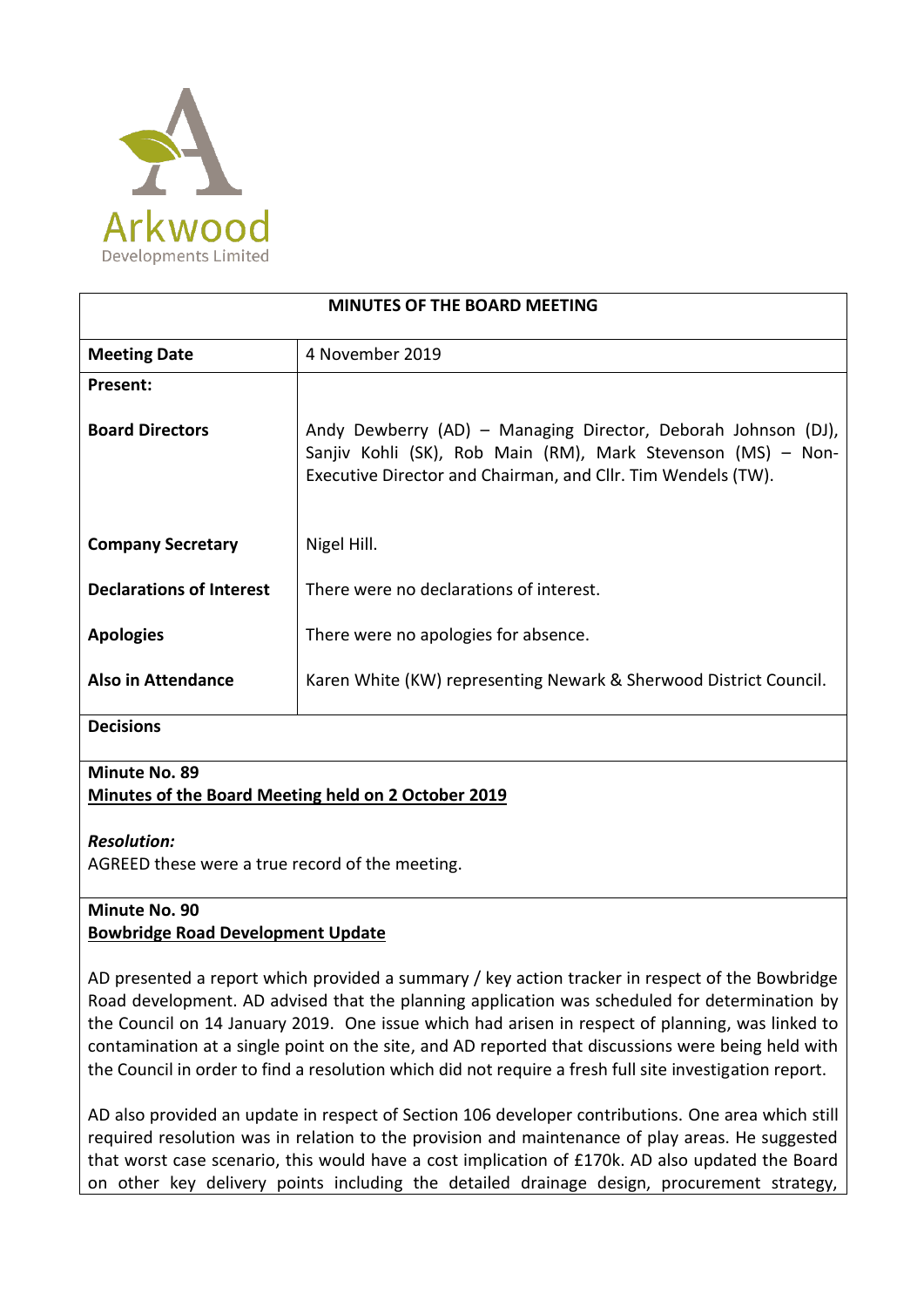specification and tender documentation and sales and marketing. MS stated the importance of undertaking due diligence in respect of procurement.

In respect of the viability appraisal, AD advised that the revised business case and cash flow, produced with WTP gave a return of 12.6% gross profit, but still maintained a strong degree of prudency and contingency. MS stated that there was a need to understand the realisation of profits at completion of sales, however this needed to take account of costs and overheads. There was an appreciation that these figures would show a loss until houses were sold on the site. AD was requested to undertake such an assessment with the Council.

The report also provided an update in respect of the land purchase. AD advised that he was awaiting confirmation of the adoption position of Lord Hawke Way but KW confirmed this was an issue the Council had to resolve and not the company. AD also reported that Browne Jacobsen had uncovered some Section 106 items linked to the wider site which were being investigated and would need resolving before the land purchase could be completed.

### *Resolution*

AGREED that the viability appraisal and cash flow forecast for finalising the Bowbridge Road final business case be approved for submission to the Council for approval and onward borrowing agreement.

#### **Minute No. 91 Future Project Pipeline Update**

AD presented a report which built upon the work carried out at the last meeting and brought forward an updated position relating to land available for development, delivery timescales, development costs, projected profits, projected overhead returns and projected additional land requirements. Appendix 1 to the report highlighted those sites which had the potential for development and those which were unlikely to be developable. Appendix 2 to the report highlighted in greater detail sites which required further discussion with the Council to firm up timescales and delivery numbers. Appendix 3 gave an updated five year delivery plan indicating the projected work plan based upon potential development opportunities to deliver 500 units over this time frame.

AD stated that the Company did require some certainty from the Council in relation to the availability of sites prior to any viability work being undertaken. KW confirmed that it was the Council's desire to explore these sites further with the Company.

When reviewing Appendix 3, MS considered that the Company were slightly thin in respect of future development opportunities, as such there may be a requirement to acquire land, for which a systematic approach would be required. It was noted that the Company would require a land acquisition strategy going forward given there was a need to have a reliable land bank for when the Company starts to have overhead costs. SK suggested that the Company could explore land availability with neighbouring local authorities.

The Board also gave consideration to a revised Business Plan. It was agreed that this should be taken forward to the Council's December meeting of the Shareholder Committee. It was considered that simple detail should be put in the plan even if this were subject to change. The key was to cover headline profit and loss and cash flows. SK agreed to assist AD with forward